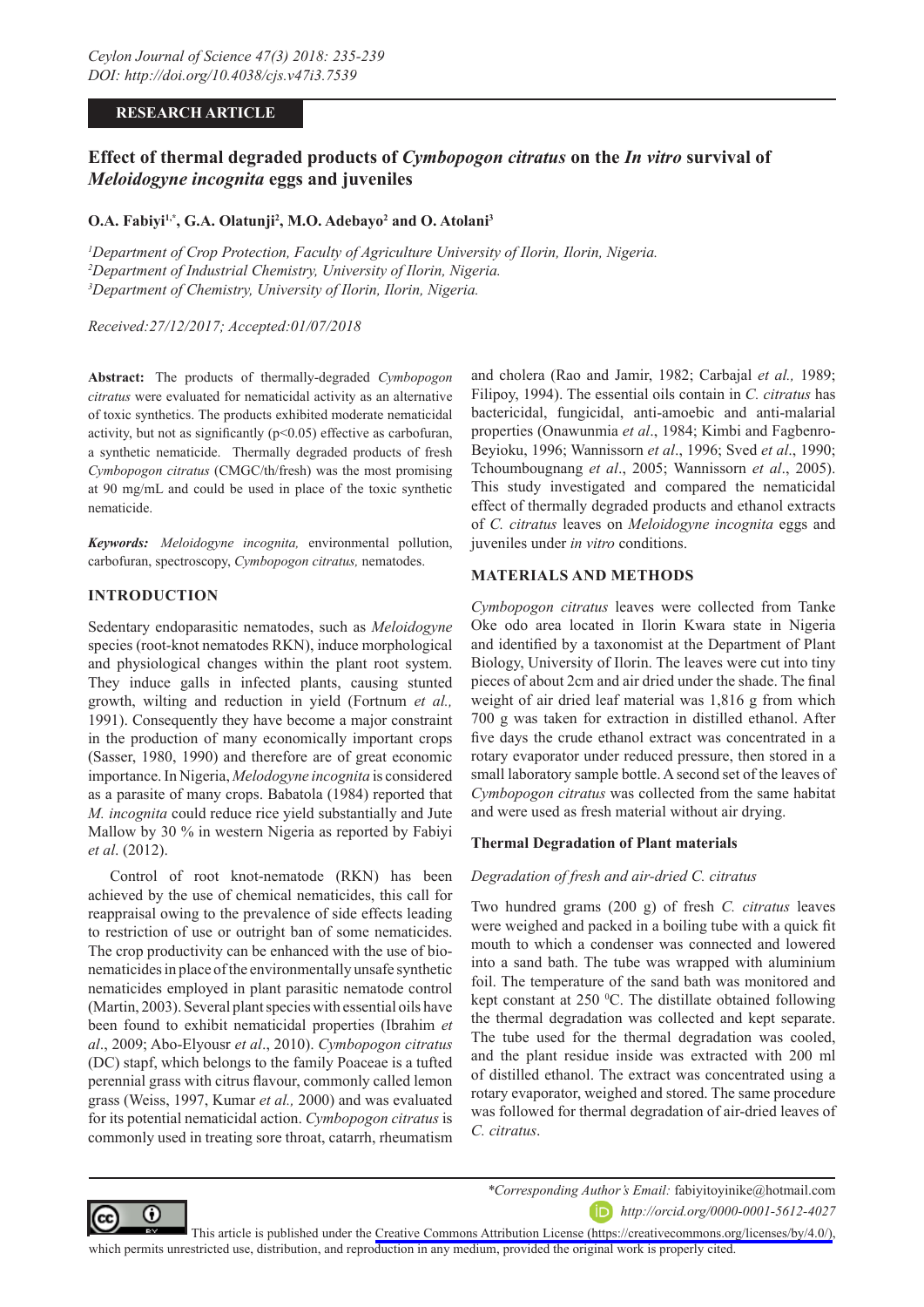## *Silica gel mediated thermal degradation of dried C. citratus*

Fifty grams of silica gel was mixed with powdered 200 g of air-dried *C. citratus* in a porcelain mortar. The mixture was packed in a boiling tube and inserted into the sand bath. The distillate obtained following the thermal degradation was collected. It was later concentrated and stored.

## **Thin Layer Chromatography and Spectroscopic analysis**

The distillates collected from the thermal degradation and the concentrated crude ethanol extract from plant residues were spotted on thin layer chromatographic plates using n-hexane and dichloromethane (1:6) as the solvent system. The prominent spots observed on the TLC plates guided the isolation of the products on PTLC plates (Si gel). After loading, each plate was developed in a chromatographic tank (n-hexane/ DCM 1:6) and the isolated chemical constituents coded CMGC/EtOH, CMGC/th/fresh, CMGC/ th/dry, and CMGC/th/dry/si, were subjected to infrared spectroscopic analysis on SHIMADZU 8400s FTIR (Fourier Transform) spectrophotometer using KBr pellets.

## **Treatment Key**

| CMGC/EtOH----------Cymbopogon citratus ethanol extract |                                     |         |
|--------------------------------------------------------|-------------------------------------|---------|
| $CMGC/th/fresh$ ------- $Cymbopogon$ citratus          | degraded fresh leaves               | thermal |
| CMGC/th/dry----------Cymbopogon citratus               | degraded dry leaves                 | thermal |
| CMGC/th/dry/si--------Cymbopogon citratus thermal      | degraded dry leaves plus silica gel |         |
| $CBFN$ ----------------------Carbofuran                |                                     |         |

# *In-vitro* **Nematicidal Assay**

The eggs of the root-knot nematode *Meloidogyne incongita* (Tylenchida: Heteroderidae) were isolated from a pure culture of *M. incognita* raised on infested roots of tomato plants (*Lycopersicon esculentum* Mill). Sodium hypochlorite (NaOCl) solution at 0.6 % was used for

the isolation of nematode eggs from root galls following the Hussey and Baker (1973) method of extraction. The extracted eggs were washed over 200 mm sieve nested over 400 mm mesh sieve to obtain free eggs for the experiment. Some extracted eggs were incubated at 27 0 C for 48 hours to hatch the fresh second stage juveniles. A total of 215 larvae/ml and 104 eggs/ml was used in the experiment. Two millilitres of larvae and egg suspensions were distributed separately into glass vials. The crude extracts and products of degradation were diluted into three different concentrations of 50 mg/ml, 70 mg/ml and 90 mg/ ml, using a non-ionic surfactant as an emulsifier to increase aqueous solubility. Each concentration was transferred separately into counting dish and kept at room temperature. The experiment was laid in a completely randomised design (CRD). There were three replicates each for the five treatments at four levels. Eggs and juveniles in ordinary distilled water served as the control. A total of sixty (60) counting dishes were used. Juvenile mortality and egg hatch was recorded at 4, 6, 8, 10 and 24 hours of treatment using a stereomicroscope at x100 magnification. Juveniles that did not react to probing were considered as dead. Juvenile mortality and rate of egg hatch were determined using the following formula (Sun *et al*., 2006)

Juvenile mortality =  $100 \times$  dead juveniles/total number of iuveniles

Percentage egg hatch =  $100 \times$  juveniles/(eggs + juveniles)

The experiment was repeated twice. Data collected was subjected to two way analysis of variance and separation of means was done using Duncan's multiple range tests.

### **RESULTS**

The effect of thermal degradation products of *C. citratus* on the % of Juvenile Mortality of *Meloidogyne incognita* over a period of 4 days is shown in Table 1 and the effect of thermal degradation products of *C. citratus* on % egg hatch of *Meloidogyne incognita* over a period of 8 days is shown in Table 2.

**Table 1:** Effect of Thermal Degradation Products of *C. citratus* on the % of Juvenile Mortality of *Meloidogyne incognita* over a period of 4 days.

|                         |                   | Hours             |                    |                    | Days               |                    |                      |                    |
|-------------------------|-------------------|-------------------|--------------------|--------------------|--------------------|--------------------|----------------------|--------------------|
| <b>Treatments</b>       | 2                 | 4                 | 6                  | 8                  |                    | 2                  | 3                    |                    |
| <b>CMGC/EtOH</b>        | 0.00 <sup>b</sup> | 1.11 <sup>d</sup> | 2.72 <sup>d</sup>  | 7.15 <sup>d</sup>  | 15.00 <sup>d</sup> | 19.07 <sup>d</sup> | $22.65$ <sup>d</sup> | 27.40 <sup>d</sup> |
| CMGC/th/fresh           | 0.00 <sup>b</sup> | 6.00 <sup>b</sup> | 16.18 <sup>b</sup> | 22.07 <sup>b</sup> | $36.25^{b}$        | 41.18 <sup>b</sup> | 48.12 <sup>b</sup>   | 56.02 <sup>b</sup> |
| CMGC/th/dry             | 0.00 <sup>b</sup> | 3.22 <sup>c</sup> | 6.58 <sup>c</sup>  | $12.05^{\circ}$    | 20.19c             | 25.12c             | 30.00c               | 34.09c             |
| CMGC/th/dry/si          | 0.00 <sup>b</sup> | 3.41c             | 7.05 <sup>c</sup>  | $11.66^{\circ}$    | 19.53c             | $24.60^{\circ}$    | $29.36^{\circ}$      | $33.68^{\circ}$    |
| <b>CBFN</b>             | $3.25^{\rm a}$    | $11.15^a$         | 23.29a             | 31.02 <sup>a</sup> | $45.62^{\circ}$    | 59.17 <sup>a</sup> | 66.27a               | $73.00^{\circ}$    |
| Treatment level (mg/mL) |                   |                   |                    |                    |                    |                    |                      |                    |
| $\theta$                | 0.00 <sup>d</sup> | 0.00 <sup>d</sup> | 0.00 <sup>d</sup>  | 0.00 <sup>d</sup>  | 0.18 <sup>d</sup>  | 1.23 <sup>d</sup>  | 2.07 <sup>d</sup>    | 3.21 <sup>d</sup>  |
| 50                      | $0.14^{\circ}$    | 1.31 <sup>c</sup> | 4.31c              | 7.00 <sup>c</sup>  | 11.51 <sup>c</sup> | 20.27c             | 25.28c               | $34.70^{\circ}$    |
| 70                      | 1.03 <sup>b</sup> | 3.28 <sup>b</sup> | 8.08 <sup>b</sup>  | 13.06 <sup>b</sup> | 18.66 <sup>b</sup> | 26.39 <sup>b</sup> | 33.41 <sup>b</sup>   | 42.23 <sup>b</sup> |
| 90                      | 4.16 <sup>a</sup> | 7.09 <sup>a</sup> | $11.12^a$          | 19.34 <sup>a</sup> | $25.13^a$          | 32.11 <sup>a</sup> | 44.00 <sup>a</sup>   | 51.18 <sup>a</sup> |

*Means in a segment of a given column followed by the same letter are not significantly different at p<0.05 using the new DMRT. DMRT=Duncan's multiple range test. Each value is a mean of three replicates and an average of data taken twice.*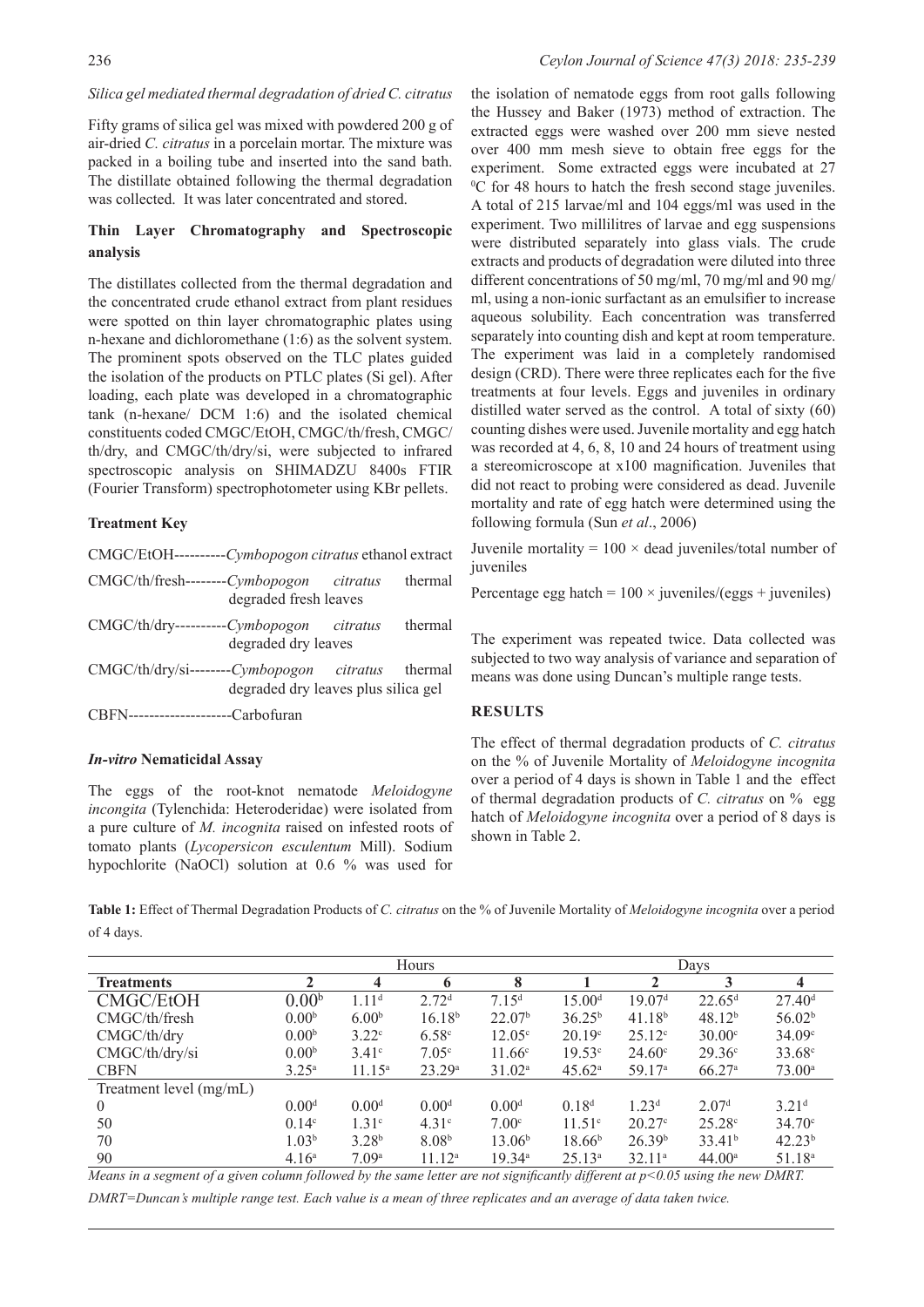**Table 2:** Effect of thermal degradation products of *C. citratus* on % Egg Hatch of *Meloidogyne incognita* over a period of 8 days.

| Davs                                                                                                        |  |              |                       |                         |
|-------------------------------------------------------------------------------------------------------------|--|--------------|-----------------------|-------------------------|
| 5<br>3<br>⇁<br>າ<br>4<br>6                                                                                  |  |              |                       | <b>Treatments</b>       |
| $0.00^{\rm a}$<br>$0.00^{\rm a}$<br>$0.00^{\rm a}$<br>$0.00^{\rm a}$<br>$0.00^{\rm a}$<br>$0.00^{\rm a}$    |  |              | $0.00^{\rm a}$        | CMGC/EtOH               |
| $0.00^{\rm a}$<br>$0.00^{\rm a}$<br>$0.00^{\rm a}$<br>$0.00^{\rm a}$<br>$0.00^{\rm a}$<br>$0.00^{\rm a}$    |  |              | $0.00^{\rm a}$        | CMGC/th/fresh           |
| $0.00^{\rm a}$<br>$0.00^{\rm a}$<br>$0.00^{\rm a}$<br>$0.00^{\rm a}$<br>$0.00^{\rm a}$<br>$0.00^{a}$        |  |              | 0.00 <sup>a</sup>     | CMGC/th/dry             |
| $0.00^{\rm a}$<br>$0.00^{\rm a}$<br>$0.00^{\rm a}$<br>$0.00^{\rm a}$<br>$0.00^{\rm a}$<br>$0.00^{\rm a}$    |  |              | $0.00^{\rm a}$        | CMGC/th/dry/si          |
| $0.00^{\rm a}$<br>$0.00^{\rm a}$<br>$0.00^{\rm a}$<br>$0.00^{\rm a}$<br>0.00 <sup>a</sup><br>$0.00^{\rm a}$ |  |              | $0.00^{\rm a}$        | <b>CBFN</b>             |
|                                                                                                             |  |              |                       | Treatment level (mg/mL) |
| 18.32 <sup>b</sup><br>13.14 <sup>b</sup><br>24.51 <sup>b</sup><br>38.43 <sup>c</sup><br>21.17<br>31.26      |  |              | 10.21 <sup>b</sup>    | $\theta$                |
| 0.13 <sup>b</sup><br>$0.02^{\rm a}$<br>$0.00^a$<br>0.07 <sup>a</sup><br>0.09 <sup>a</sup><br>$0.00^a$       |  |              | $0.00^a$              | 50                      |
| $0.00^a$<br>$0.00^{\rm a}$<br>$0.00^a$<br>$0.00^{\rm a}$<br>$0.00^a$<br>$0.00^a$                            |  |              | $0.00^a$              | 70                      |
| $0.00^a$<br>$0.00^{\rm a}$<br>$0.00^{\rm a}$<br>$0.00^{\rm a}$<br>$0.00^{\rm a}$<br>$0.00^a$                |  |              | $0.00^a$              | 90                      |
| $\mathbf{v}$ . $\alpha$<br>$\sim$ $\sim$ $\sim$<br>$\sim$                                                   |  | $\mathbf{v}$ | 2.77<br>$\mathcal{L}$ | $\sim$<br>$\sim$        |

*Means in a segment of a given column followed by the same letter are not significantly different at p<0.05 using the new DMRT. DMRT=Duncan's multiple range test. Each value is a mean of three replicates and an average of data taken twice.* 

#### **Spectroscopy**

Diagnostic bands were seen in the region between 3,500 cm-1 and 1,500 cm-<sup>1</sup> , while characteristic fingerprint bands were observed between 1,500 and 500 cm-<sup>1</sup> . The infrared spectrum of the isolated chemical constituent from the ethanol extract of *C. citratus* displayed a strong absorption band at 2,849 cm<sup>-1</sup> which is attributed to the C-H stretching of an aldehyde. A carbonyl functional group (C=O) of aldehyde was equally seen at  $1,725$  cm $^{-1}$ . The signal at 1,378 cm-1 indicates the C-H stretch of an alkyl group. The result of the thermal degradation product of fresh *C. citratus* had the C-H stretching vibration of an alkyl group at 2,853 cm-<sup>1</sup> . A sharp carbonyl signal was seen at 1,738 cm-1 , which denotes the presence of an ester. The absorption bands  $1,463$  cm<sup>-1</sup> and  $1,075$  cm<sup>-1</sup> represents a C-H bending vibration of alkyl groups and C-O of phenols respectively. The products of thermal degradation of dry *C. citratus* had a characteristic broad band of hydroxyl functional group at  $3,415$  cm<sup>-1</sup>, the peaks at  $2,849$  and 1,317 cm-1 are C-H vibrations of alkyl groups, while the band at 1,040 cm-<sup>1</sup> represents C-O vibration of ethers. The product of degradation of dry *C. citratus* incorporated with silica gel had a C-H stretching vibration of aldehyde at 2854cm-<sup>1</sup> , the carbonyl stretching of a ketone at 1,727 cm-1 and C-H of alkyl group at 1,375 cm-<sup>1</sup> .

#### **Nematicidal Effect**

There was consistent increase in percentage mortality of *M. incognita* juveniles with the increased in exposure time. The thermal degradation product of fresh *C. citratus*  (CMGC/th/fresh) was the most effective ( $p < 0.05$ ) among the products of degradation with 36.25 % mortality after day one in compared to the degradation product of dried plant material and dried plant material mixed with silica gel (CMGC/th/dry and CMGC/th/dry/si). This was the trend throughout the duration of the experiment. Carbofuran (CBFN) a synthetic nematicide however had significantly higher percentage mortality than all the degradation products with 73 % mortality after four days (Table 1). The 90 mg/ml rate of application was significantly ( $p < 0.05$ ) better in all the treatments tested. It was also observed that all treatments inhibited egg hatch from day 1 to day 8. Few hatches were observed at 50 mg/ml rate of application

which is the lowest rate of application (Table 2).

#### **DISCUSSION**

The results of the nematicidal assay depicts that the products of thermal degradation and isolate from the ethanol extract have nematicidal activity although at various degrees. The constituents of *C. citratus* could be partly responsible for the nematicidal effect. The essential oils of *C. citratus* have been established to contain mainly aldehydes and other compounds such as hydrocarbons, terpenes, alcohols, ketones and esters (Abegaz *et al*., 1983; Trease, 1996). Ming *et al*., (1996) stated that citral which is a mixture of stereo isomeric monoterpene aldehydes, geranial (40-60%) and neral (25-38%) is the major constituent of *C. citratus.*  Two triterpenoids were isolated by Hanson *et al*., (1976) namely cymbopogon and cymbopogonal while Miean *et al.,* (2001), isolated flavonoids, quercetin apigenin and kaempferol from the aerial parts. Phenolic compounds such as caffeic acid, chlorogenic acid, catecol, elimicin and hydroquinone have also been reported to be present in the plant (Faruq, 1994). The essential oil of *C. citratus* is reported to be ascaricidal and 50% concentration of extract resulted in more than 91% mortality of mites (Azima *et al.,*  2011). Different concentration of lemongrass oil in liquid paraffin has also been reported to have repellent activity against the adults of *Aedes egypti* (Oyedele *et al.,* 2002) and this repellent activity was attributed to citral. Minami *et al.,* (2003) reported the antiviral activity of *C. citratus* oil at 0.1% concentration; viral replication was completely inhibited for 24 hours at 4  $\mathrm{^0C}$  direct interaction with the virions. Pedroso *et al*., (2006), also demonstrated the antiprotozoan effect of *C. citratus* on two strains of *Crithida deanei.* Reports by Park *et al.,* (2005) and Barbosa *et al.,* (2010), demonstrated the nematicidal activity of essential oil from *C. citratus* against the pinewood nematode, *Bursaphelenchus xylophilus*. Similarly Macedo *et al.,* (2015) highlighted the nematicidal activity of essential oils of *C. citratus* on *Haemonchus contortus* population, recording a population reduction of 38.5 % at 0.62 mg/ml.

#### **CONCLUSION**

The current findings justify that *Cymbopogon citratus* has nematicidal properties. The extracts or thermal degradation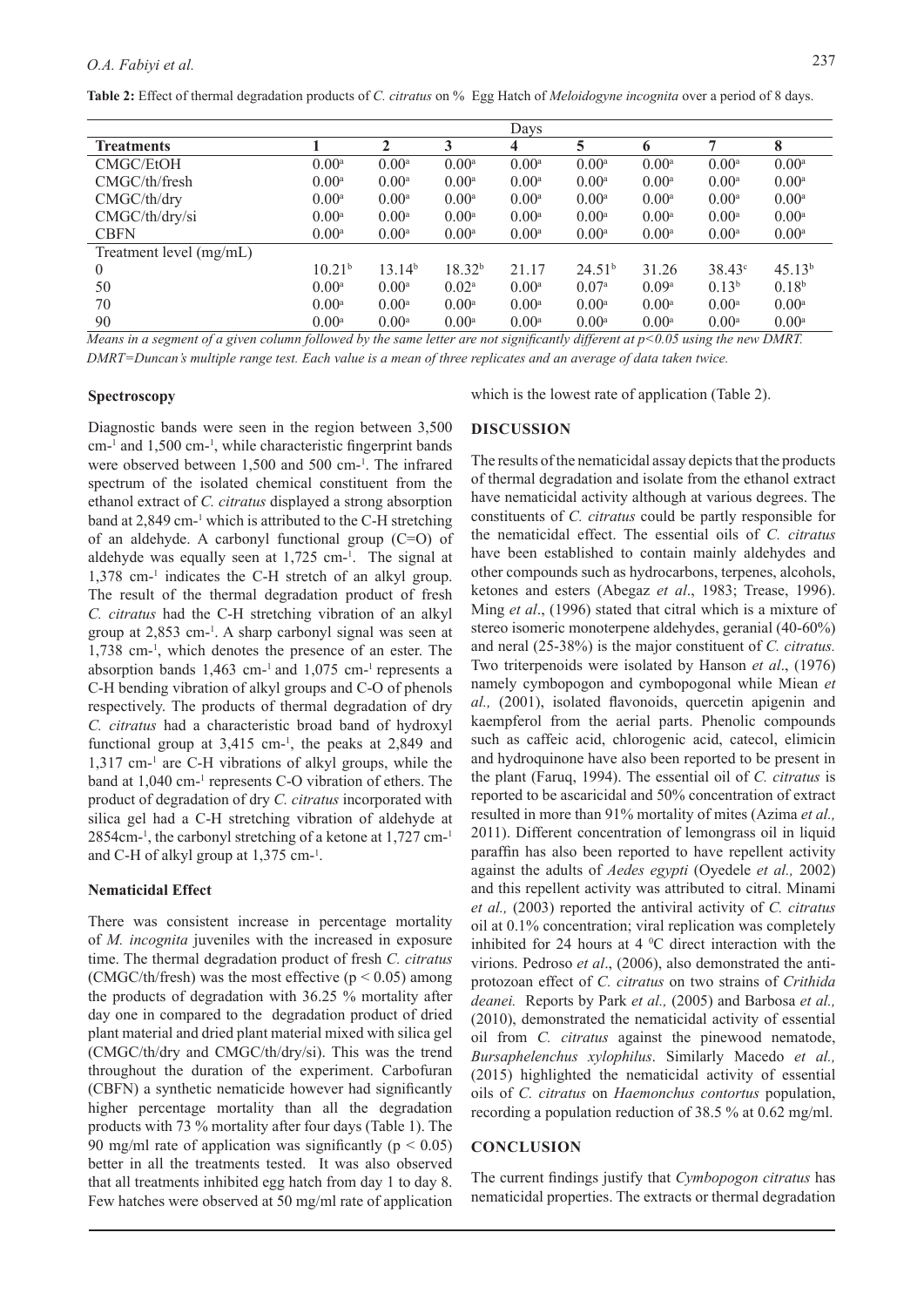products of *C. citratus* could serve as a substitute to the toxic synthetic nematicide. The findings may help developing environmental friendly nematicide formulations for the farmers at a low cost of production. Further research is recommended to assess the nematicidal activity of thermal degradation products of *C. citratus* under field conditions.

#### **REFERENCES**

- Abo-Elyousr, K.A., Zakaullah, K., Award, M.E. and Abedel-Moneim, M.F. (2010). Evaluation of plant extracts and *Pseudomonas* spp for control of rootknot nematode, *Meloidogyne incognita* on tomato. *Nematropica.* **40**: 289-299.
- Abegaz, B. Yohanne, P.G and Diete, K.R. 1983. Constituents of the essential oil of Ethiopian *Cymbopogon citratus* (Stapf). *Journal of Natural Products.* **46**: 423-6.
- Azima Laili Hanifah., Siti Hazar Awang., Ho Tze Ming., Suhaili Zainal Abidin, and Maizatul Hashima Omar. (2011). Acaricidal activity of *Cymbopogon citratus* and *Azadirachta indica* against house dust mites. *Asian Pacific Journal Tropical Biomedicine*. **1**: 365-369.
- Babatola, J.O. (1984). Rice nematode problems in Nigeria: Their occurrence, distribution and pathogenesis. *Tropical Pest Management.* **30** (3):256-265
- Barbosa, P., Lima, A. S., Vieira, P., Dias, L.S., Tinoco, M.T., Barroso, J.G., Pedro, L.G., Figueiredo, A.C. and Mota, M. (2010). Nematicidal activity of essential oils and volatiles derived from Portuguese aromatic flora against the pinewood nematode, *Bursaphelenchus xylophilus*. *Journal of Nematology*. **42** (1):8-16.
- Carbajal, D., Casaco, A., Arruzazabala, L., Gonzalez, R. and Tolon, Z. (1989). Pharmacological study of *Cymbopogon citratus* leaves. *Journal of Ethno Pharmacy*. **25**:103-7
- Fabiyi, O.A., Atolani, O. and Olatunji, G.A. (2012). Nematicidal activity of *Alstonia boonei* and *Bridelia ferruginea* leaves. *Albanian Journal of Agricultural Science.* **2 (11):** 105-114.
- Faruq, M.O.1994. Tlc technique in the component characterization and quality determination of Bangladeshi lemongrass oil *Cymbopogon citratus* (DC) Stapf). *Bangladesh Journal of Science and Industrial Research*. **29**: 27-38.
- Fortnum, B.A., Kasperbauer, M.J., Hunt, P.G and Bridges, W.C.(1991). Biomass partitioning in tomato plants infected with *Meloidogyne incognita*. *Journal of Nematology.* **23**: 291-297.
- Filipoy, A. (1994). Medicinal plants of the Pilaga of Central Chaco. *Journal of Ethnopharmarcy*. **44**: 181-93*.*
- Hanson, S.W., Crawford, M., Koker, M.E.S. and Menezes, F.A. (1976). Cymbopogonol: a newtriterpenoid from *Cymboponon citratus. Phyto-Chemistry*.**15**: 1074-5.
- Hussey, R.S. and Barker, K.R. (1973). A comparison of methods of collecting inocula of *Meloidogyne* spp. including a new technique. *Plant Disease Report*. **57**: 1025-1028.
- Ibrahim, S.K., Traboulsi, A.F and El-Hajj, S. (2006). Effects of essential oils and plant extracts on hatching, migration and mortality of *Meloidogyne incognita*. *Phyto Pathologia Mediterranean.* **45**: 238-246.
- Kimbi, H.K. and Fagbenro-Beyioku, A.F. (1996). Efficacy of *Cymbopogon giganteus* and Enatia chrantha against chloroquine resistant *Plasmodium yoelii Nigeriensis*. *East African Medical Journal.* **73**: 636-637.
- Kumar, S. Dwivedi, S. Kukreja, A.K. Sharma, J.R. Bagchi, G.D. (2000). Cymbopogon: The aromatic grass monograph. Lucknow India. Central Institute of Medicinal and Aromatic Plants. **3.**
- Macedo Iara Tersia Freitas., Lorena Mayana Beserra de Oliveira., Wesley Lyeverton Correia Ribeiro., Jessica Maria Leite dos Santos., Kaline das Chagas Silva., José Vilemar de Araújo Filho., Ana Lourdes Fernandes Camurça-Vasconcelos., Claudia Maria Leal Bevilaqua. 2015. Anthelmintic activity of *Cymbopogon citratus*  against *Haemonchus contortus. Brazilian Journal of Veterenary Parasitology*. **24** (3): 268-275.
- Martin, F.N. (2003). Development of alternative strategies for management of soilborne pathogens currently controlled with Methyl bromide. *Annual Review of Phyto Pathology*. **41**:325-350.
- Miean, K.H, and Mohamed, S. (2001). Flavonoid (myricetin, quercetin, kaempferol, luteolin, and apigenin) content of edible tropical plants. *Journal of Agriculture Food and Chemistry*. **49**: 3106-12.
- Minami, M., Kita, M., Nakaya, T., Yamamoto, T., Kuriyama, H. and Himanishi, J. (2003). The inhibitory effect of essential oils on herpes simplex virus type-1 replication *invitro*. *Microbiology and Immunology*. **47**: 681-684
- Ming, L., Figueiredo, R., Machado, S. and Andrade, R. (1996). In proceedings of the international symposium on medicinal and aromatic plants. Mexico. *Acta Hort.* Leiden: Yield of essential oil and citral content in different parts of lemongrass leaves (*Cymbopogon citratus* (D.C) Stapf) poaceae. 555-9
- Onawunmia, G.O., Yisak, W.A. and Ogunlana, E.O. (1984). Antibacterial constituents in the essential oil of *Cymbopogon citratus* (D.C) Stapf. *Journal of Ethno Pharmacy.* **12:** 276-86.
- Oyedele, A.O., Gbolade, A.A., Sosa, M. B., Adewoyin, F.B., Soyelu, O.L and Orafidiya, O.O. (2002). Formulation of an effective mosquito repellent tropical product from lemongrass oil. *Phyto Medicine.* **9**: 259-262
- Park Il-Kwon., Ju-Yong Park., Kyung-Hee Kim., Kwang-Sik Choi., In-Ho Choi., Chul-Su Kim and Sang-Chul Shin. (2005). Nematicidal activity of plant essential oils and components from garlic (*Allium sativum*) and cinnamon (*Cinnamomum verum*) oils against the pine wood nematode (*Bursaphelenchus xylophilus*). *Nematology*. **7**(5):767- 774.
- Pedroso, R.B., Ueda-Nakamura, T., Prado,B. Filho, D., Cortez, D.A and Cortez, L.E. (2006). Biological activities of essential oil obtained from *Cymbopogon citratus* on *Crithidia deanei*. *Acta Protozoan Zoologica*. **45**: 231-40
- Rao, B.R. Jamir, N.S. (1984). Ethnobatanical studies in Nagaland. Indian Medicinal plants. *Socio Ecology Botany*. **36**: 176-81.
- Sasser, J.N. (1980). Root knot nematode. A Global Menace in Crop Production. *Plant Disease*. **64**: 36-41.